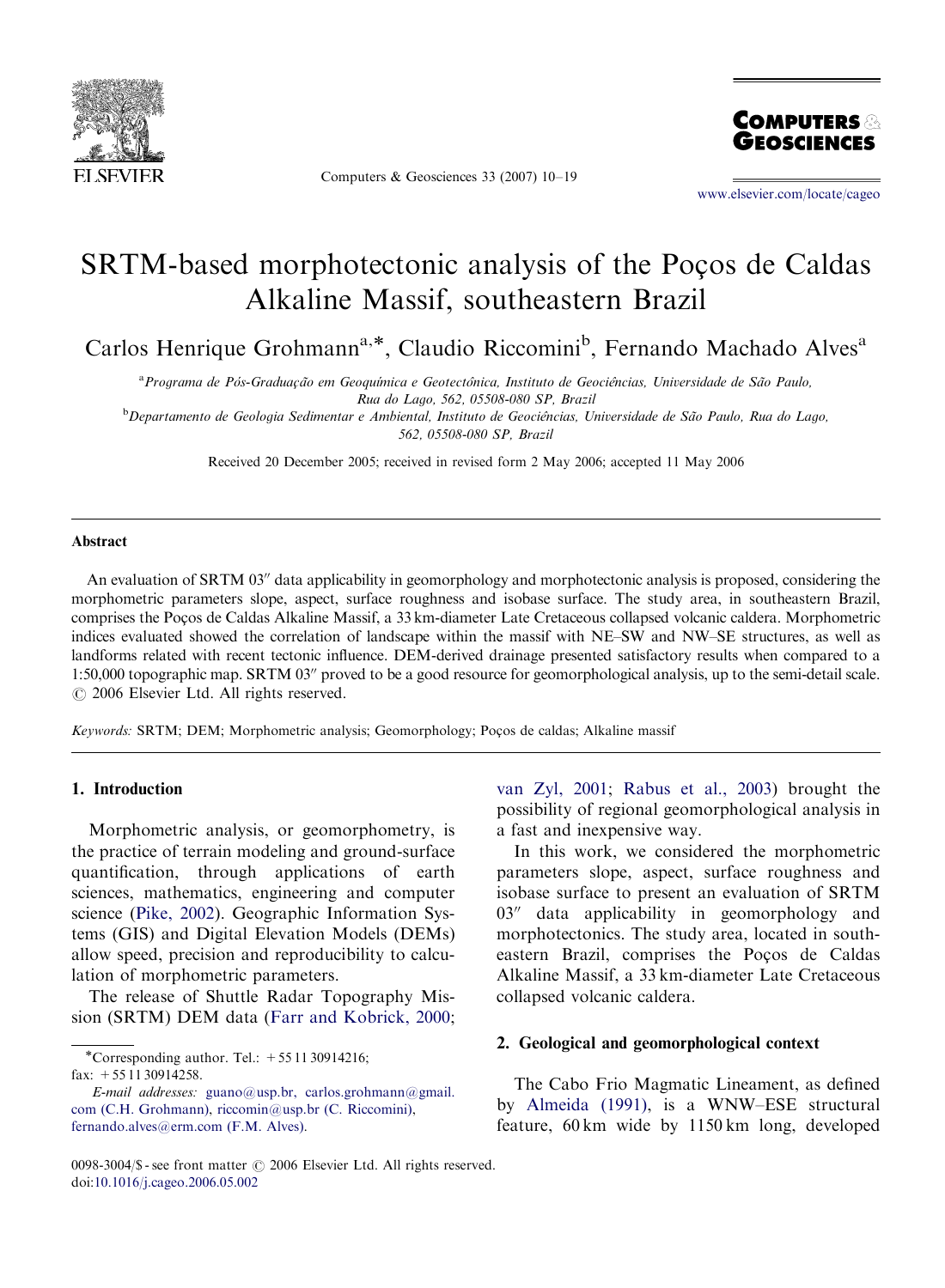from Jaboticabal (Northern São Paulo State) eastwards, up to the Almirante Saldanha Bank, region of the boundary between continental and oceanic crusts.

Located in the central-western portion of the Cabo Frio Magmatic Lineament, the Pocos de Caldas Alkaline Massif (Figs. 1 and 2) is the largest alkaline complex in Brazil with about  $800 \text{ km}^2$ , composed mainly of nepheline syenites, phonolites, ankaratrites and volcanoclastic rocks (phonolitic tuffs and lapilli-tuffs, volcanic agglomerates and breccias); diabases, carbonatites and ultramafic ultrapotassic biotite lamprophyre dikes occur as subordinated rock types ([Ulbrich and Gomes, 1981](#page-9-0); [Schorscher and Shea, 1992,](#page-9-0) [Alves, 2003\)](#page-8-0). [Shea](#page-9-0) [\(1992\)](#page-9-0) obtained an Ar–Ar age of  $78 \pm 3$  Ma for the central nepheline syenite body of the caldera, representing one of the earlier stages of its evolution, and an age of  $76\pm2$  Ma for a lamprophyre dike related to the final stage of volcanic activity.

The alkaline massif main morphology is a semi-circular plateau with average altitude of 1300 m rising up to 400 m above surrounding

flatlands (Poços de Caldas Plateau, [Fig. 2](#page-2-0)), with elevations up to 1500–1600 m in its borders. Original vegetation coverage consisted of cerrado (savanna) and now most of the area is covered by pasture ([Radambrasil, 1983\)](#page-9-0).

This plateau is a remnant of the South American Planation Surface ([King 1956, 1967](#page-8-0)) and resulted from differential erosion of basement rocks and volcanic ring dikes around the massif at the Late Cretaceous–Paleogene transition. Landforms within the massif are closely linked with contrasts in lithology ([Holmes et al., 1992](#page-8-0)) and with Pleistocenic and Holocenic tectonic structures ([Alves, 2004](#page-8-0)). Contrast between tectonic and lithologic influence on geomorphology favors morphotectonic analysis.

## 3. Methods

Analysis were carried out with free software GRASS-GIS ([Neteler and Mitasova, 2004;](#page-9-0) [GRASS](#page-8-0) [Development Team, 2005](#page-8-0)) as proposed by [Groh](#page-8-0)[mann \(2004\).](#page-8-0) Original SRTM data were imported into GRASS, reprojected to UTM coordinate



Fig. 1. Simplified geological map of Poços de Caldas Alkaline Massif. After [Ruberti et al. \(2000\)](#page-9-0). UTM coordinate system, Zone 23, southern hemisphere.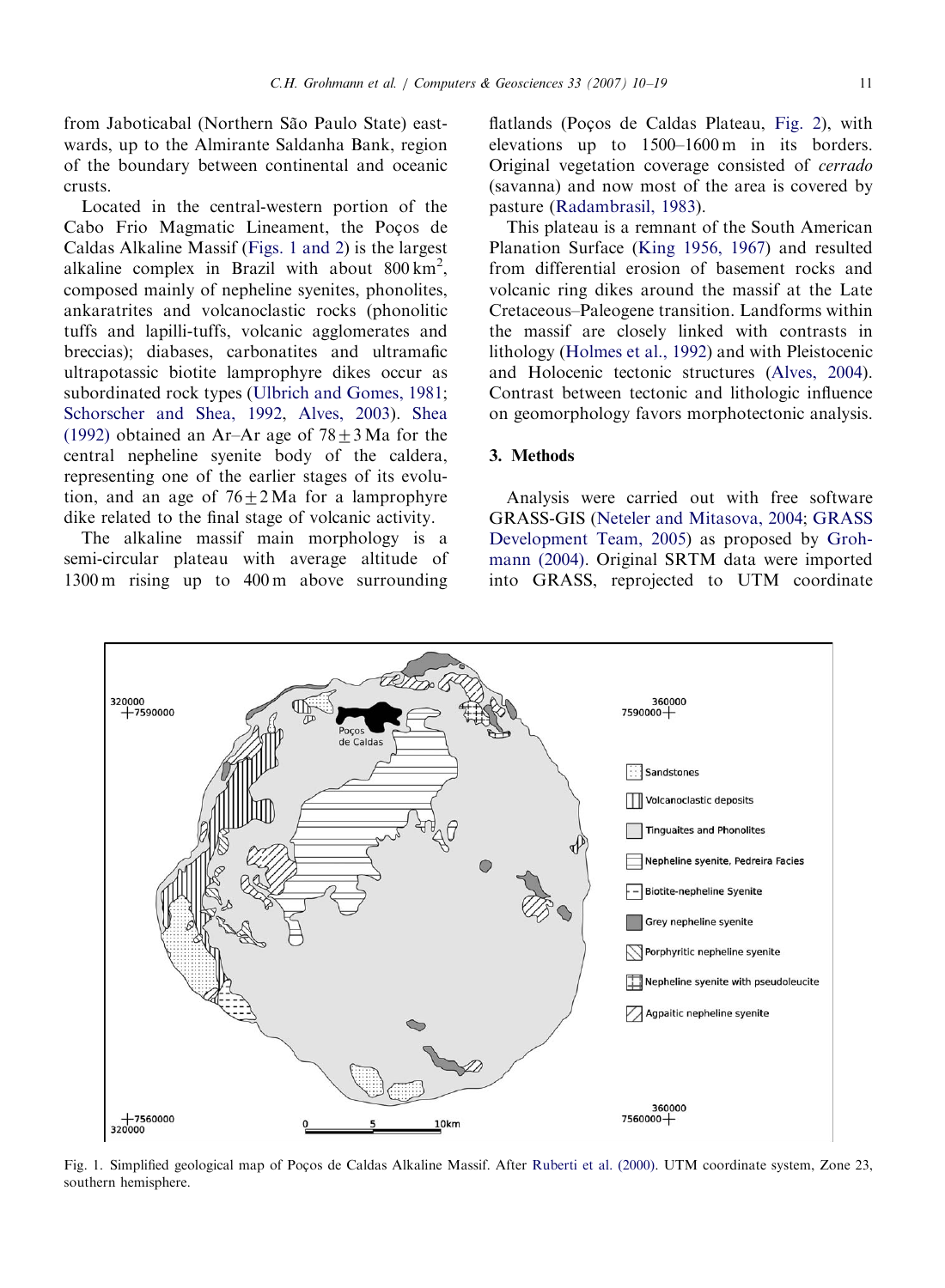<span id="page-2-0"></span>

Fig. 2. SRTM DEM 3D Perspective of Pocos de Caldas Alkaline Massif, view from south to north, vertical exaggeration of  $3.5 \times$ .

system and resampled by nearest neighbors to a spatial resolution of 50 m, in order to work at a 1:50,000 scale. In the original data only a small void was present, and was filled by interpolation with regularized splines with tension (RST—[Mitasova](#page-9-0) [and Hofierta, 1993](#page-9-0); [Mitasova and Mitas, 1993\)](#page-9-0).

Slope and aspect were calculated with a  $3 \times 3$ neighborhood operator [\(Horn, 1981\)](#page-8-0). Aspect was converted from its original output (i.e., counterclockwise from east) to conventional orientation (clockwise from north) and classified into eight categories, each corresponding to a  $45^\circ$  interval.

[Day \(1979\)](#page-8-0) describes surface roughness as the expression of non-systematic variability of the topographic surface, and used the dispersion of vector normals to surface plans as a roughness indicator to discriminate tropical karst stiles. [Hobson \(1972\)](#page-8-0), describes it as the ratio between surface (real) area and flat (plan) area of square cells; in this approach, flat surfaces would present values close to 1, whilst in irregular ones the ratio shows a curvilinear relationship which asymptotically approaches infinity as the real areas increases.

[Ferrari et al. \(1998\)](#page-8-0) argue that surfaces with distinct characteristics can present the same roughness value, due to the existence of interactions between the number and magnitude of terrain irregularities. [Grohmann \(2004\)](#page-8-0), considers this method useful for morphological characterization since it is mainly related with the shape of landforms

and not its elevation; thus, tectonically tilted areas have their expression shown, while it could be masked in a hypsometric map, as consequence of altimetric variations.

In this work, surface roughness was considered as the ratio between surface and plan area of  $1 \times 1$  km cells. Surface area of the 1 km cells was achieved by summing up the real area of individual cells  $(50 \times 50 \text{ m}, \text{Fig. 4})$  $(50 \times 50 \text{ m}, \text{Fig. 4})$  $(50 \times 50 \text{ m}, \text{Fig. 4})$  within a  $1 \times 1 \text{ km}$  window.

SRTM data can be biased by canopy variations; in areas of dense forest coverage such effect can account for increasing overall DEM height and act as a smooth blanket over terrain, hiding minor details [\(Valeriano et al., 2006](#page-9-0)). In the study area, original vegetation was widely removed and replaced by pasture; in its original form it consists of cerrado, savanna-like grassland scattered with shrubs and isolated trees ([Radambrasil, 1983\)](#page-9-0).

Prior to drainage extraction, the DEM was smoothed with a  $7 \times 7$  filter that fits quadratic surfaces to elevation values (r.param.scale command, [Wood, 1996a, b](#page-9-0)), in order to prevent creation of artifacts ([O'Callaghan and Mark, 1984;](#page-9-0) [Gar](#page-8-0)[brecht and Martz, 1999](#page-8-0)) and to minimize both the effects of noise that SRTM data present in flat areas ([Guth, 2006;](#page-8-0) [Huisenga, 2005\)](#page-8-0) and possible canopy variations.

Drainages were calculated using the  $A<sup>T</sup>$  least-cost search algorithm (*r. watershed* command, [Ehlschlae](#page-8-0)[ger, 1989](#page-8-0)), with a threshold value of 50 cells as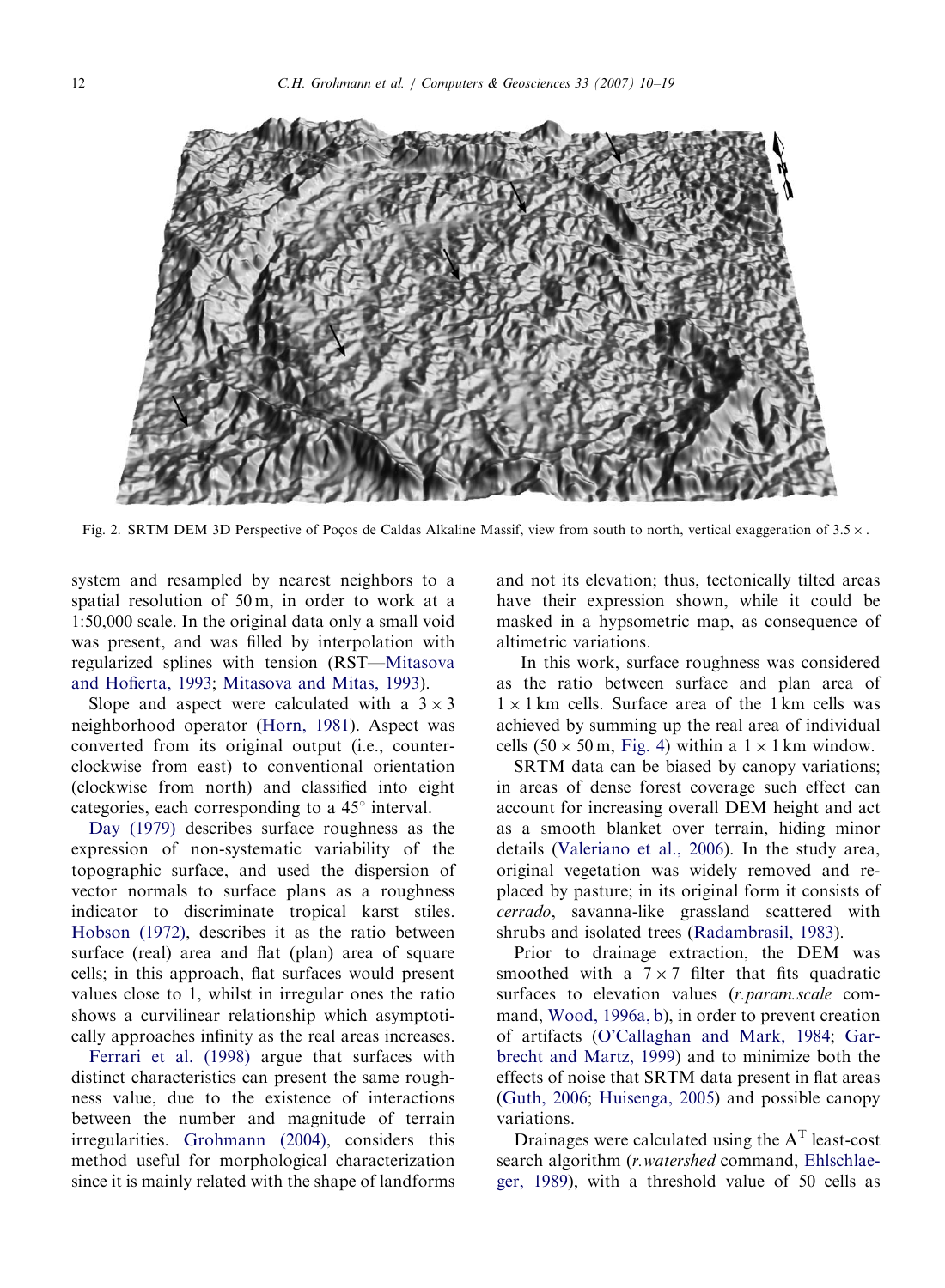<span id="page-3-0"></span>

Fig. 3. Slope map. Values in degrees.



Fig. 4. (a) Surface roughness map, for cells with  $1 \times 1$  km. (b) Geometric relations between regular grid and slope.

minimum watershed size [\(Fig. 5](#page-4-0)). DEM-derived drainage can be compared against drainage from a 1:50,000 topographic map in [Fig. 6.](#page-4-0) Raster streams were converted to vectors and manually classified according to [Strahler's \(1952\)](#page-9-0) drainage order scheme.

The isobase method [\(Filosofov, 1960](#page-8-0); [Golts and](#page-8-0) [Rosenthal, 1993](#page-8-0)), concerns about relations between stream channel order and topography. The stream order refers to the relative position of stream segments in a drainage basin network; within such basin, streams of similar orders relate to similar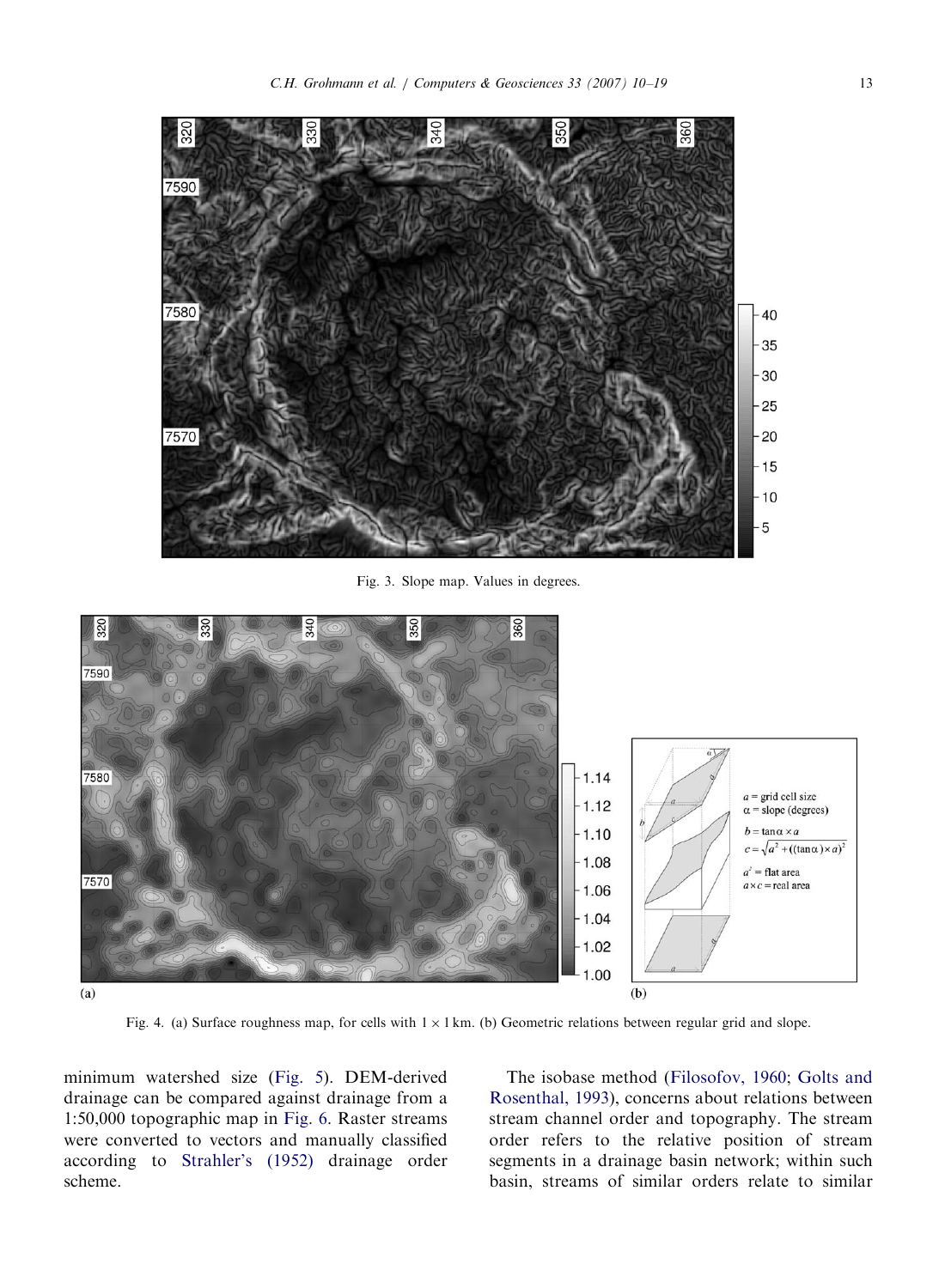<span id="page-4-0"></span>

Fig. 5. DEM-derived drainages over shaded relief image. White rectangle area is enlarged in Fig. 6.



Fig. 6. Vector drainages of 1:50,000 topographic map overlaid on DEM-derived drainages.

geological events and are of similar geological age ([Golts and Rosenthal, 1993](#page-8-0)).

According to [Filosofov \(1960\),](#page-8-0) isobase is a line that delineates an erosional surface; the isobase surface is formed by connecting stream profiles of similar order and disregarding topography above isobase surface [\(Fig. 7\)](#page-5-0).

Isobase lines draw erosional surfaces, hence isobase surfaces are related to tectonic-erosional events, mainly the most recent ones. Abrupt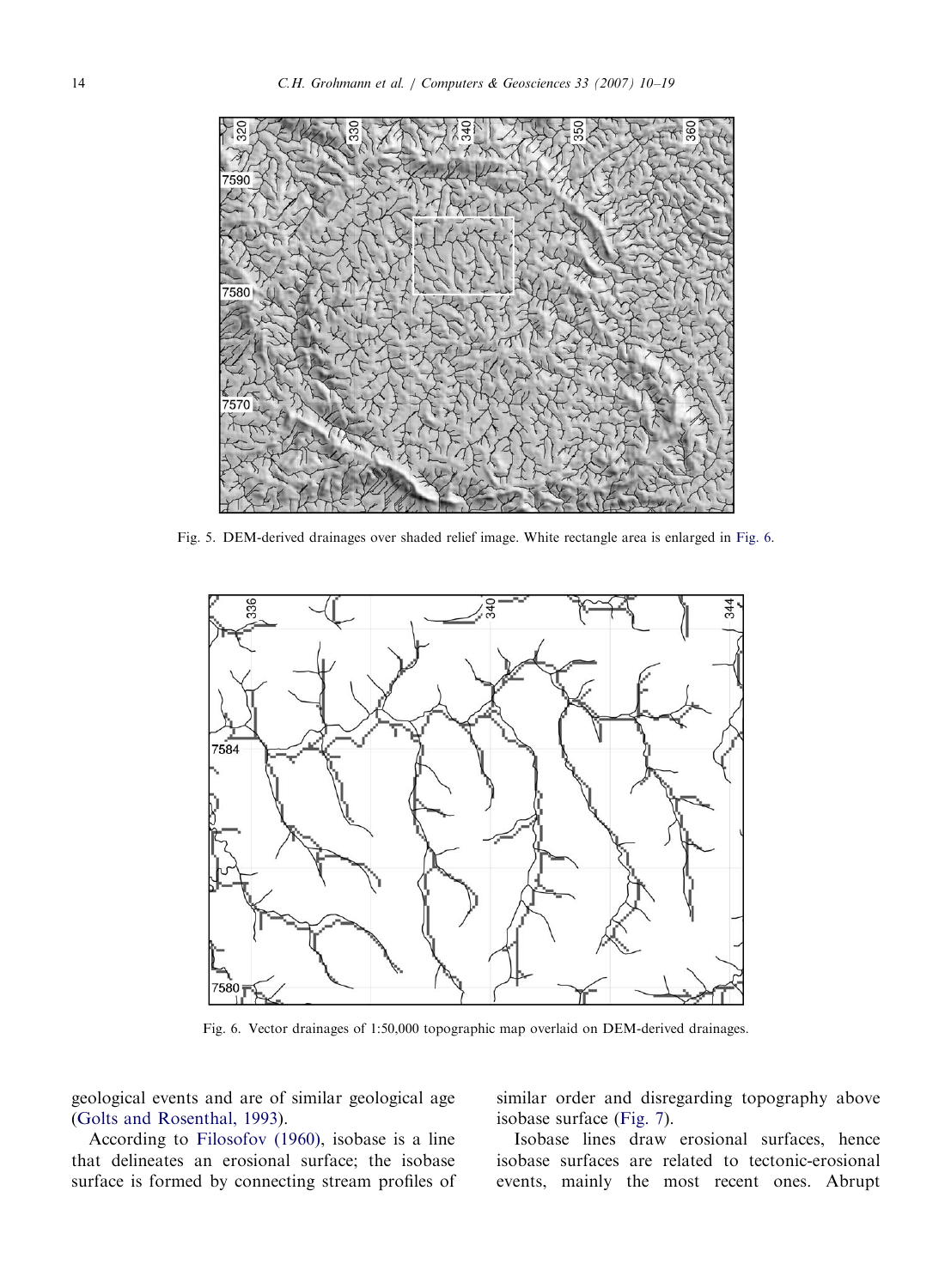<span id="page-5-0"></span>

Fig. 7. Development of isobase map. (a) Definition of stream orders. (b) Overlay of drainage network and contours. (c) Isobase lines derived from second and third-order streams. (d) Fault traced according to deviations of isobase lines. Reprinted from Golts and Rosenthal, Geomorphology 7:305–315, Copyright 1993, with permission from Elsevier.

deviations in isobase lines directions may be reflect of tectonic dislocations or severe lithological changes [\(Golts and Rosenthal, 1993\)](#page-8-0).

The isobase map can be seen as a 'simplified' version of the original topographic surface, from which was removed the 'noise' of the 1st-order streams erosion. The main goal of this method is to be able to identify areas with possible tectonic influence even within lithological uniform domains, what cannot be achieved with 'base-level' maps, usually constructed from elevations of thalwegs in a given area, or with swath profiles ([Baulig, 1926](#page-8-0); [Tricart and Cailleux, 1957\)](#page-9-0) were intersections of contours with equally spaced profile lines are marked within a swath, or band; this kind of profile is useful to provide a broader view of altimetric behavior and help to determine inclination of large topographic features in planaltic regions ([Meis et](#page-8-0) [al., 1982](#page-8-0)).

The isobase map ([Fig. 8\)](#page-6-0) was made by RST interpolation of altitude values from intersections of contours with second- and third-order stream channels.

## 4. Discussion

The Pocos de Caldas Alkaline Massif stands as a high plateau in a strongly eroded area, and preserves, in its ring dikes, the remnants of the South American Planation Surface, developed at the Late Cretaceous–Paleogene transition.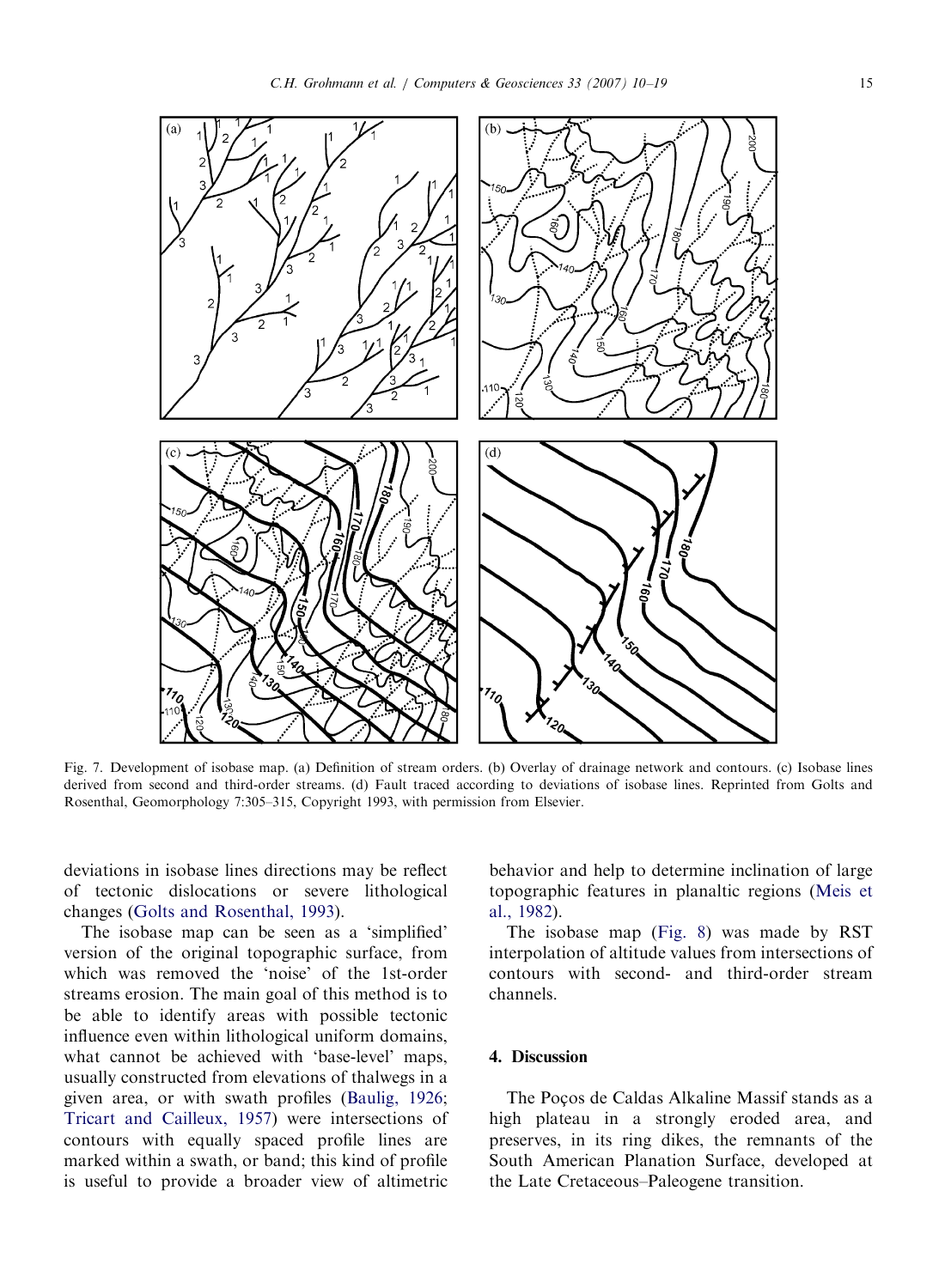<span id="page-6-0"></span>Slopes within the massif are small, generally lower than  $10^{\circ}$  (Pocos de Caldas Plateau); higher values, up to  $40^{\circ}$ , occur mainly in the massif's borders ([Fig. 3\)](#page-3-0). Localized areas with high slope values occur within the Plateau, generally aligned NE–SW. The aspect map shows slopes facing mostly NW and SE within the Plateau, controlled by NE–SW lineaments; the volcanic edifice exhibits a radial pattern of aspect distribution.

In the surface roughness map ([Fig. 4a\)](#page-3-0) is possible to see some very flat areas, with values close to 1, roughly aligned NE–SW (northern Plateau) and

NW–SE (southern Plateau). The expression of the massif borders is marked by the higher values, ranging from 1.07 up to 1.15.

The isobase map (Fig. 8) not only gives a good delimitation of the massif, with higher values, but also presents some typical characteristics of areas that went trough tectonic activities, such as approach, separation and sudden inflection of isobase lines ([Golts and Rosenthal, 1993](#page-8-0)). Isobase lines within the plateau show trends in NE–SW and NW–SE directions, both in areas were lines are close to each other as were they are separated.



Fig. 8. Isobase map.



Fig. 9. 3D-view of geology draped over isobase surface, viewed from southwest to northeast. Vertical exaggeration of  $10 \times$ .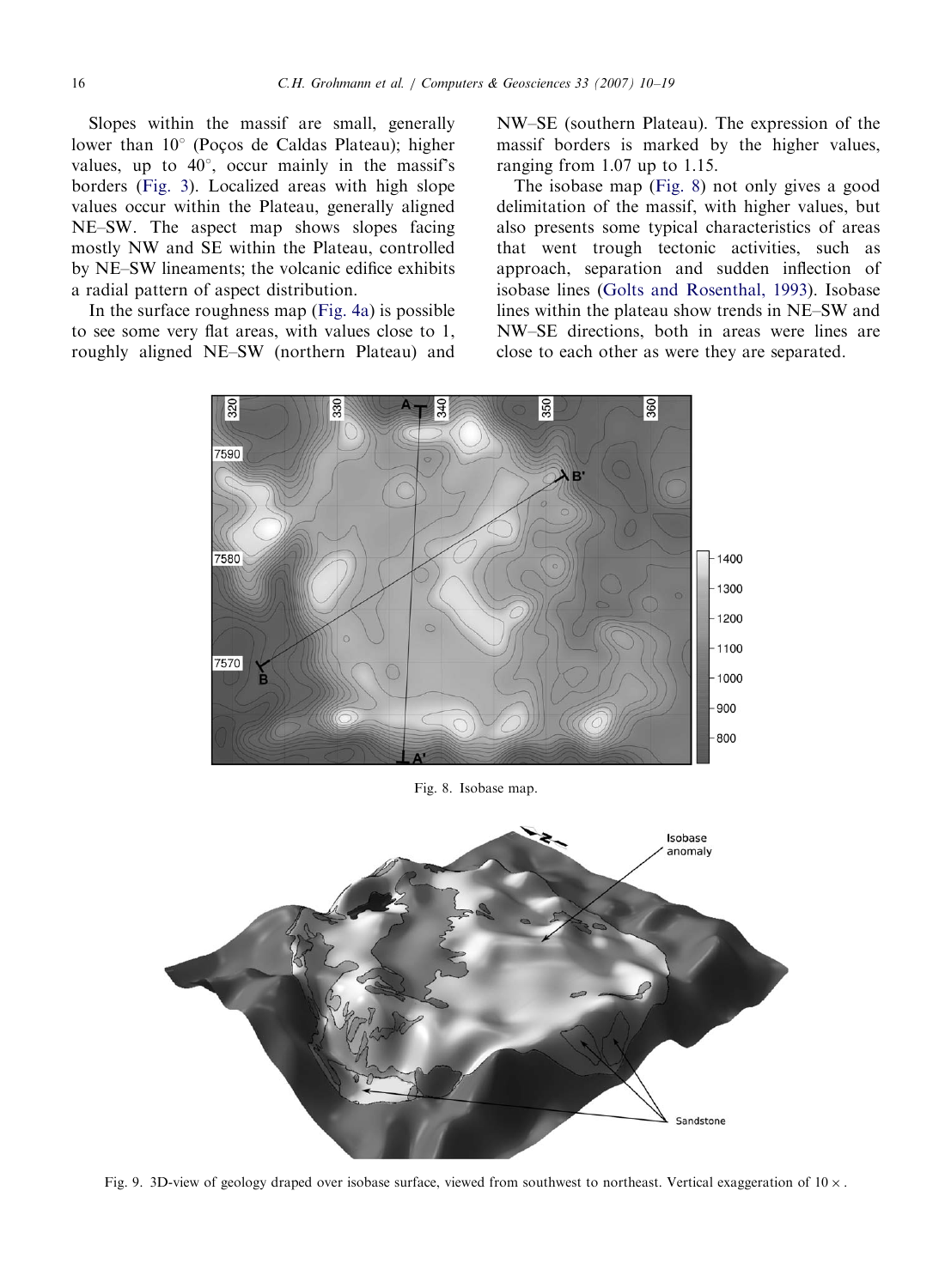

Fig. 10. Morphological profiles across massif showing topography and isobase relations. (a) N–S profile. (b) SW–NE profile.

There is a partial coincidence of a lithologic change in the northeastern portion of the massif and a strong NE–SW isobase anomaly, which turns abruptly to NW–SE in the central area of the plateau, without any associated variation in lithology. This large anomaly is related with a NE–SW fault that cuts throughout the entire massif [\(Fig. 2\)](#page-2-0), identified by [Almeida Filho and Paradella \(1977\).](#page-8-0)

Geomorphological settings related to tectonic and lithologic controls can be better seen when the

geological map is draped over a 3D model of isobase surface ([Fig. 9\)](#page-6-0). Sandstones in the western border of the massif are in a depressed region, while the strong NE–SW isobase anomaly roughly follows the contact of the central nepheline syenite body and turns to a NW–SE direction in a lithological homogene area.

Morphological profiles across the massif in the N–S (Fig. 10a) and SW–NE (Fig. 10b) directions show the relations between topography and isobase.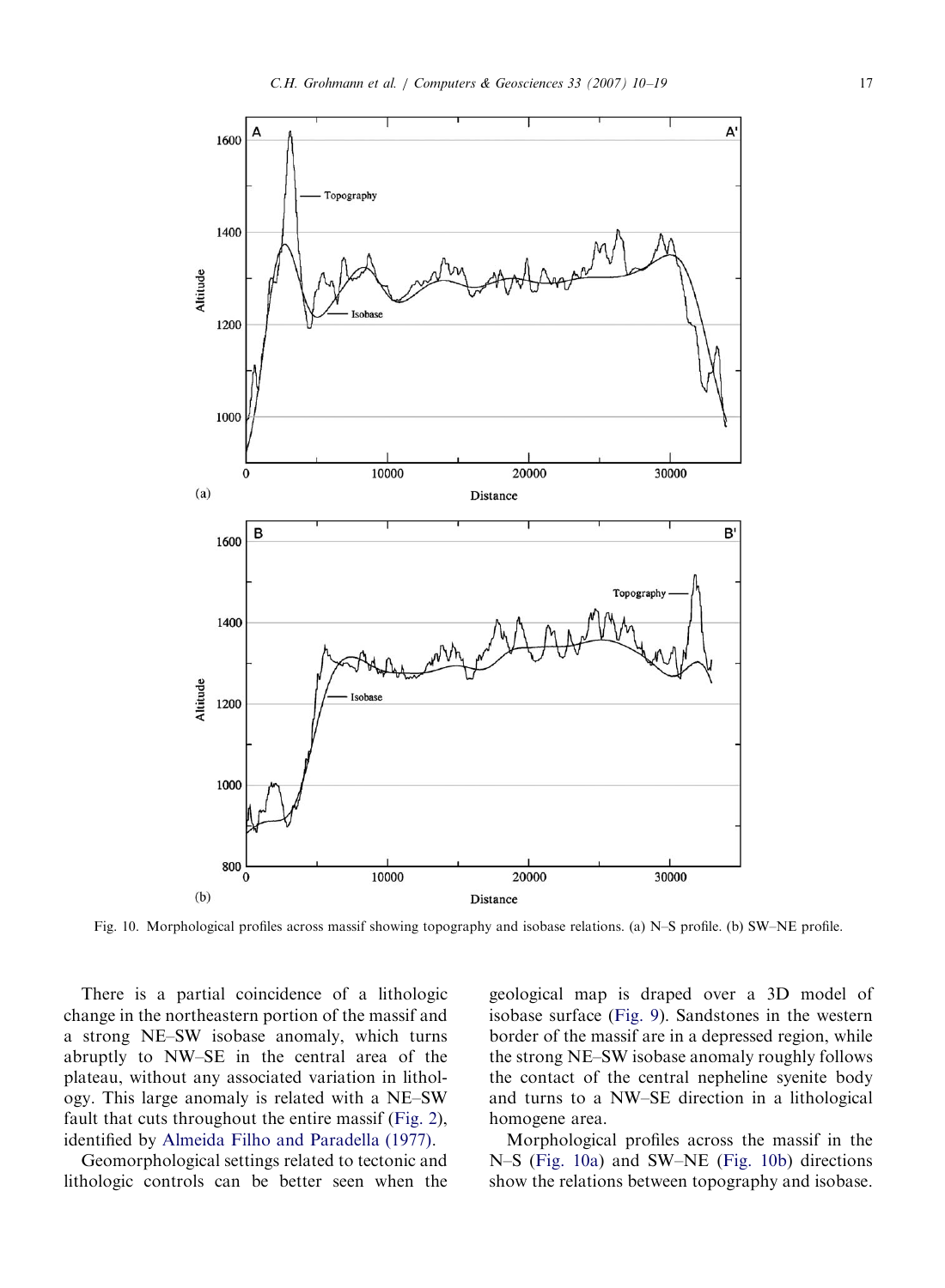<span id="page-8-0"></span>Although the isobase curve does not pass exactly under the valley bottoms, perhaps due the need of fine adjustments to interpolation parameters, it is possible to see areas where the first-order drainages incision is more prominent, thus more likely to reflect strong differences in weathering resistance of rocks, or recent tectonic activity.

#### 5. Conclusions

The contrast between tectonic and lithologic influence on Pocos de Caldas Alkaline Massif's geomorphology favors morphotectonic analysis. Regional geomorphological configuration is a remnant of the Late Cretaceous–Paleogene South American Planation Surface, while landscape within the plateau is controlled by structures trending NE–SW and NW–SE. Isobase analysis allowed discrimination of areas where the dominant geomorphic process is related to differential erosion from areas affected by recent tectonics. Drainage extraction from DEM presented satisfactory results when compared to a 1:50,000 topographic map.

SRTM DEM proved to be a good resource for geomorphological analysis at a semi-detail scale. Availability of data assures that analysis can be carried out in a fast and inexpensive way, even in areas of poor topographic coverage.

#### Acknowledgments

This work was supported by FAPESP grant 04/ 06260-5 (C.H.G. Doctor's Degree Fellowship) and CNPq Grant 303910/1986-0 (C.R.).

The authors are thankful to all who have contributed to the development of this work, to the anonymous reviewers for their critics and suggestions and to all participants of the Shuttle Radar Topography Mission Data Validation and Applications Workshop, held in the USGS Headquarters (Reston, VA), in June 2005.

## **References**

- Almeida, F.F.M., 1991. O alinhamento magmático de Cabo Frio. In: Simpósio de Geologia do Sudeste, 2, São Paul. Atas, São Paulo, SBG/SP-RJ, pp. 423–428.
- Almeida Filho, R., Paradella, W.R., 1977. Estudo do Maciço Alcalino de Poços de Caldas através de imagens Landsat com ênfase em mineralizações radioativas. Report of Instituto Nacional de Pesquisas Espaciais INPE (11/2-TPT/065).
- Alves, A.D., 2003. Rochas vulcanoclásticas do Complexo Alcalino de Poços de Caldas—MG/SP. M.Sc. Thesis,

Institute of Geosciences, University of São Paulo, Brazil, 106<sub>pp</sub>.

- Alves, F.M., 2004. Tectônica rúptil do Macico Alcalino de Pocos de Caldas no contexto do Alinhamento Magmático de Cabo Frio. Undergraduate Monograph, Institute of Geosciences, University of São Paulo, Brazil, 47pp.
- Baulig, H., 1926. Sur une méthode d'analyse altimétrique appliquée à la Bretagne. Bulletin de l'Association de Geographie Francaise 10, 7–9.
- Day, M.J., 1979. Surface roughness as a discriminator of tropical karst styles. Zeitschrift für Geomorphologie 32 (Suppl.), 1-8.
- Ehlschlaeger, C.R., 1989. Using the AT search algorithm to develop hydrologic models from digital elevation data. In: Proceedings of the International Geographic Information Systems (IGIS) Symposium '89. Baltimore, pp. 275–281.
- Farr, T.G., Kobrick, M., 2000. Shuttle radar topography mission produces a wealth of data. American Geophysical Union EOS 81, 583–585.
- Ferrari, J.A., Hiruma, S.T., Karmann, I., 1998. Caracterização morfométrica de uma superfície cártsica do Vale do Ribeira, São Paulo (Núcleo Caboclos—PETAR). Revista do Instituto Geológico 19, 9–17.
- Filosofov, V.P., 1960. Brief Guide to Morphometric Methods in Search of Tectonic Structures. Saratov University Publishing House, Saratov (in Russian).
- Garbrecht, J., Martz, L.W., 1999. Digital elevation model issues in water resources: modeling. In: 1999 ESRI Users Conference Proceedings. Eletronic Document: [http://gis.esri.com/](http://gis.esri.com/library/userconf/proc99/proceed/papers/pap866/p866.htm) [library/userconf/proc99/proceed/papers/pap866/p866.htm](http://gis.esri.com/library/userconf/proc99/proceed/papers/pap866/p866.htm)
- Golts, S., Rosenthal, E., 1993. A morphotectonic map of the northern Arava in Israel, derived from isobase lines. Geomorphology 7, 305–315.
- GRASS Development Team, 2005. Geographic Resources Analysis Support System (GRASS), GNU General Public License. Eletronic document, <http://grass.itc.it>
- Grohmann, C.H., 2004. Morphometric analysis in geographic information systems: applications of free software GRASS and R. Computers and Geosciences 30, 1055–1067.
- Guth, P.L., 2006. Geomorphometry from SRTM: comparison to NED. Photogrammetric Engineering and Remote Sensing 72, 269–278.
- Hobson, R.D., 1972. Surface roughness in topography: quantitative approach. In: Chorley, R.J. (Ed.), Spatial Analysis in Geomorphology. Methuen, London, pp. 225–245.
- Holmes, D.C., Pitty, A.E., Noy, D.J., 1992. Geomorphological and hydrogeological features of the Poços de Caldas analogue study sites. Journal of Geochemical Exploration 45, 215–247.
- Horn, B.K.P., 1981. Hill shading and the reflectance map. Proceedings of the IEEE 69, 14–47.
- Huisenga, J., 2005. Impact of SRTM data on geospatial support to US Army operations. In: Abstracts Volume, The Shuttle Radar Topography Mission Data Validation and Applications Workshop, Reston VA, Abstract 43.
- King, L.C., 1956. Geomorfologia do Brasil Oriental. Revista Brasileira de Geografia 18, 147–266.
- King, L.C., 1967. Morphology of the Earth, second ed. Oliver & Boyd, Edinburgh.
- Meis, M.R.M., Miranda, L.H.G., Fernandes, N.F., 1982. Desnivelamentos de altitude como parâmetros para a compartimentação de relevo: bacia do médio-baixo Paraíba do Sul. In: Proceedings of Congresso Brasileiro de Geologia XXXII, Salvador, vol. 4, pp. 1489–1503.